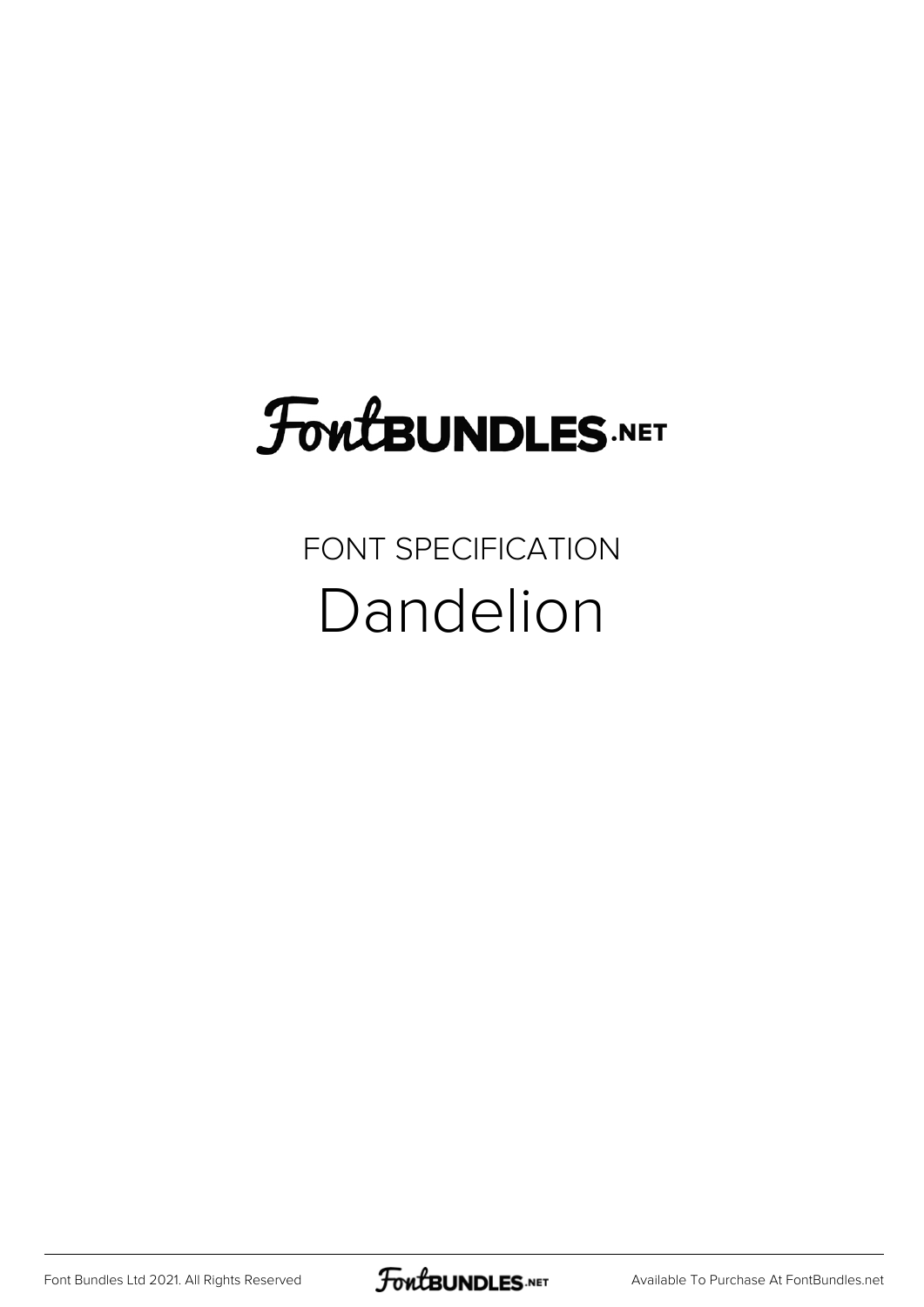## Dandelion - Regular

**Uppercase Characters** 

ABCDEFGHTJKLMMDPQRSTUV  $Wxyzz$ 

Lowercase Characters

 $a\,b\,c\,d\,e\,b\,g\,h\,i\,j\,k\,l\,m\,u\,o\,\rho\,q\,r\,s\,l\,w\,v\,w\,y\,z\,s$ 

**Numbers** 

## 0123456789

Punctuation and Symbols

All Other Glyphs

$$
\dot{A} \not\hat{A} \not\hat{A} \not\hat{A} \not\hat{A} \not\hat{A} \not\hat{A} \not\hat{A} \not\hat{C} \not\hat{C}
$$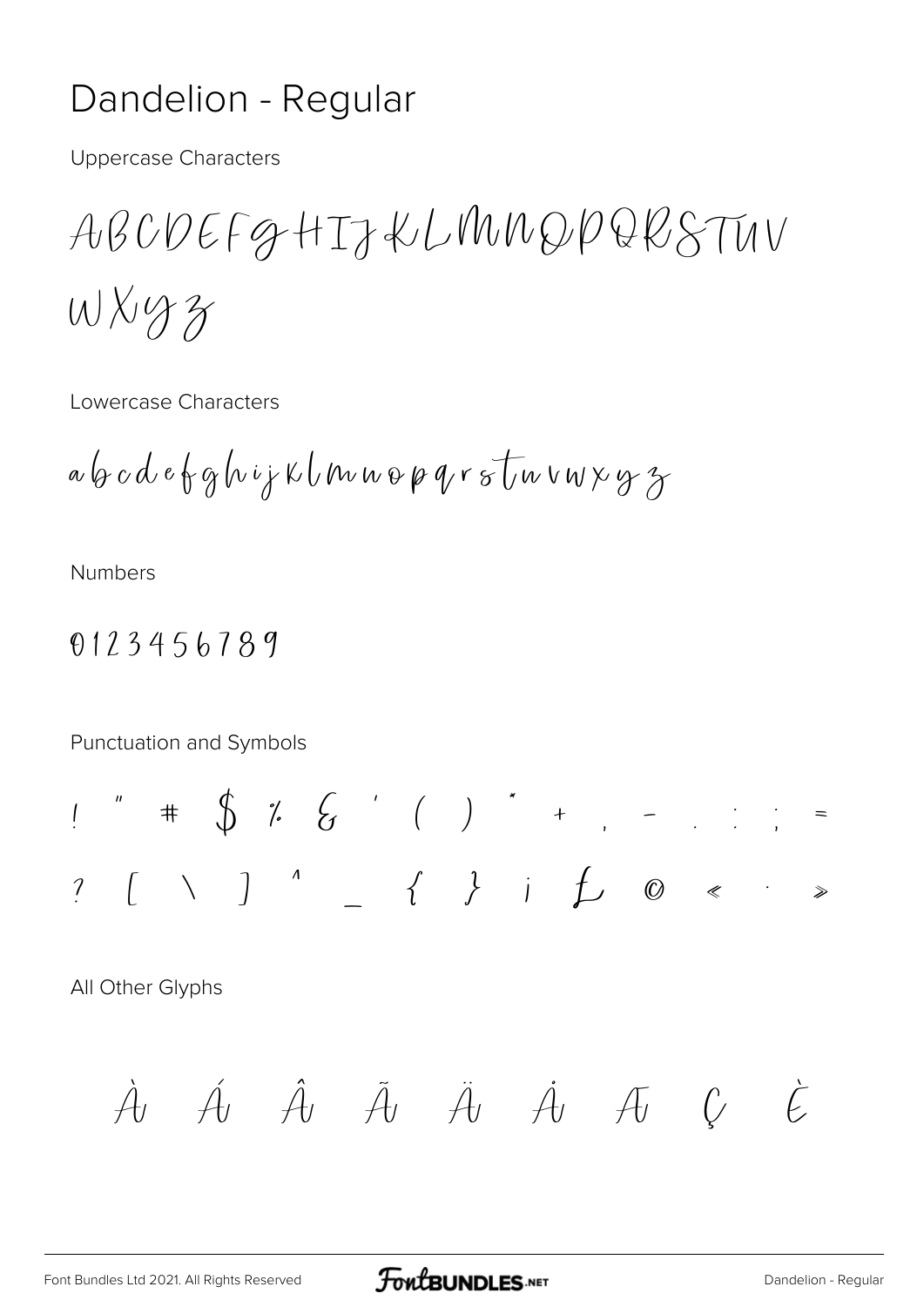

[Font Bundles Ltd 2021. All Rights Reserved](https://fontbundles.net/) **FoutBUNDLES.NET** Sequilar